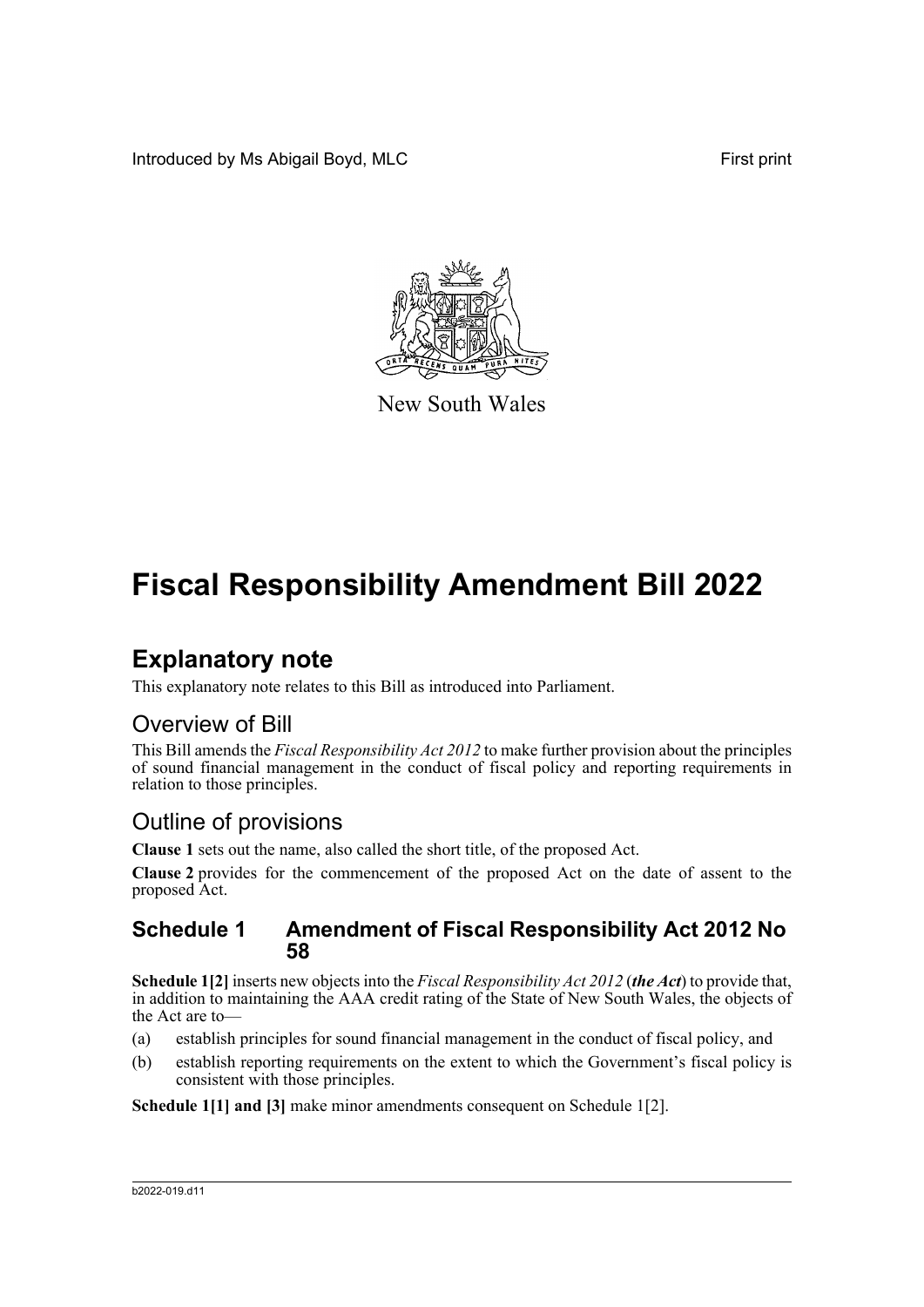**Schedule 1[4]** specifies that, in addition to the existing purposes, the purposes of the objects of the Act are to—

- (a) enable the State to meet the needs of current and future generations without reliance on the private sector by maintaining essential public assets and services under public ownership and control, and
- (b) increase the long-term economic, social, environmental and cultural wellbeing of the State.

**Schedule 1[5]** amends 1 of the principles of sound financial management in the Act, section 7 to provide that intergenerational equity is to be achieved by ensuring the current generation not only funds the cost of the generation's services but also the cost of repairing the social, environmental and cultural damage caused by the current generation and previous generations.

**Schedule 1[6]** requires the Treasurer to include a report in the budget papers on the measures taken, and the effectiveness of those measures, to ensure the long-term economic, social, environmental and cultural wellbeing of the State, and sets out some of the matters that must be considered.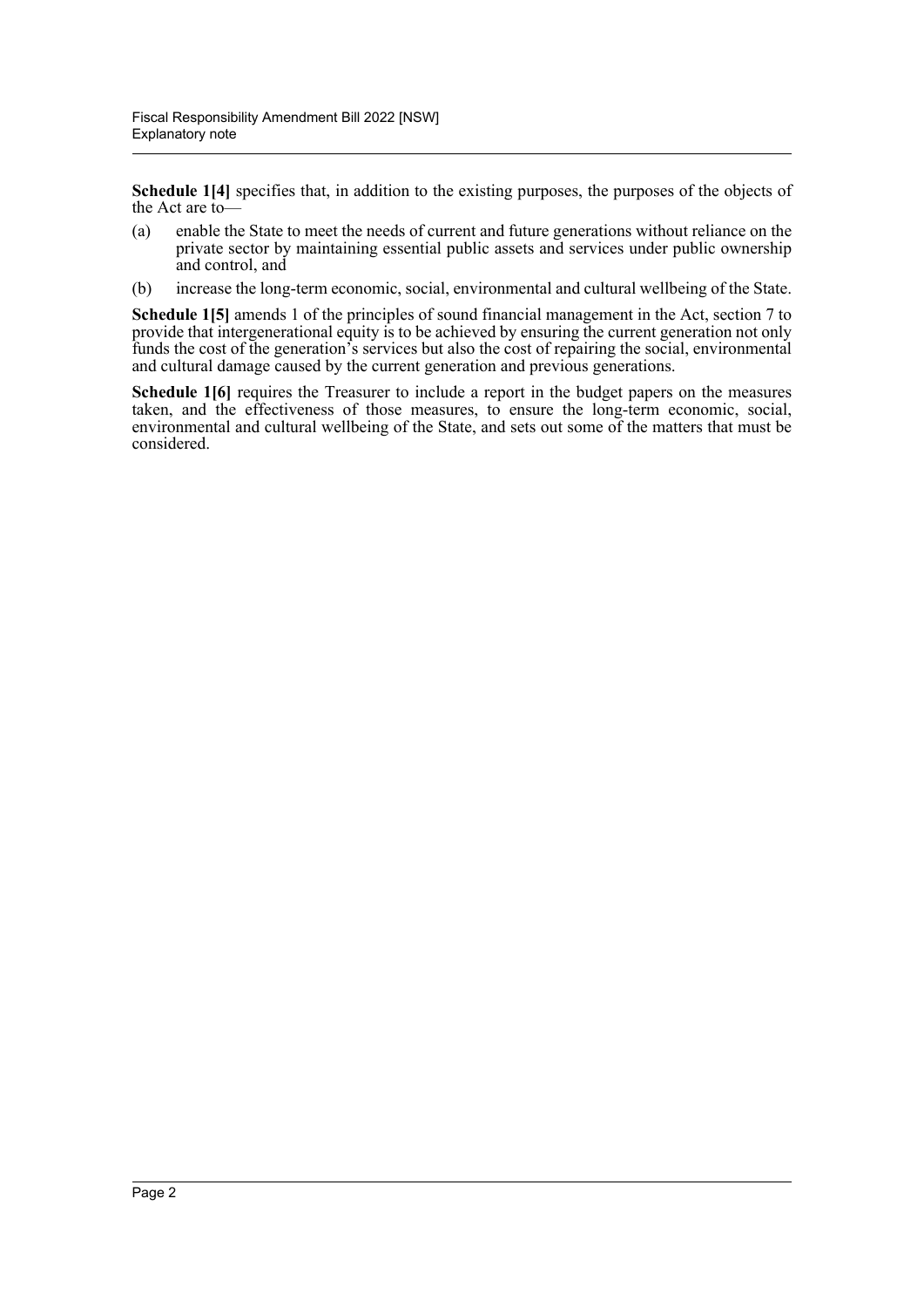Introduced by Ms Abigail Boyd, MLC **First print** 



New South Wales

# **Fiscal Responsibility Amendment Bill 2022**

## **Contents**

| Schedule 1 | Amendment of Fiscal Responsibility Act 2012 No 58 |      |
|------------|---------------------------------------------------|------|
|            | 2 Commencement                                    |      |
|            | Name of Act                                       |      |
|            |                                                   | Page |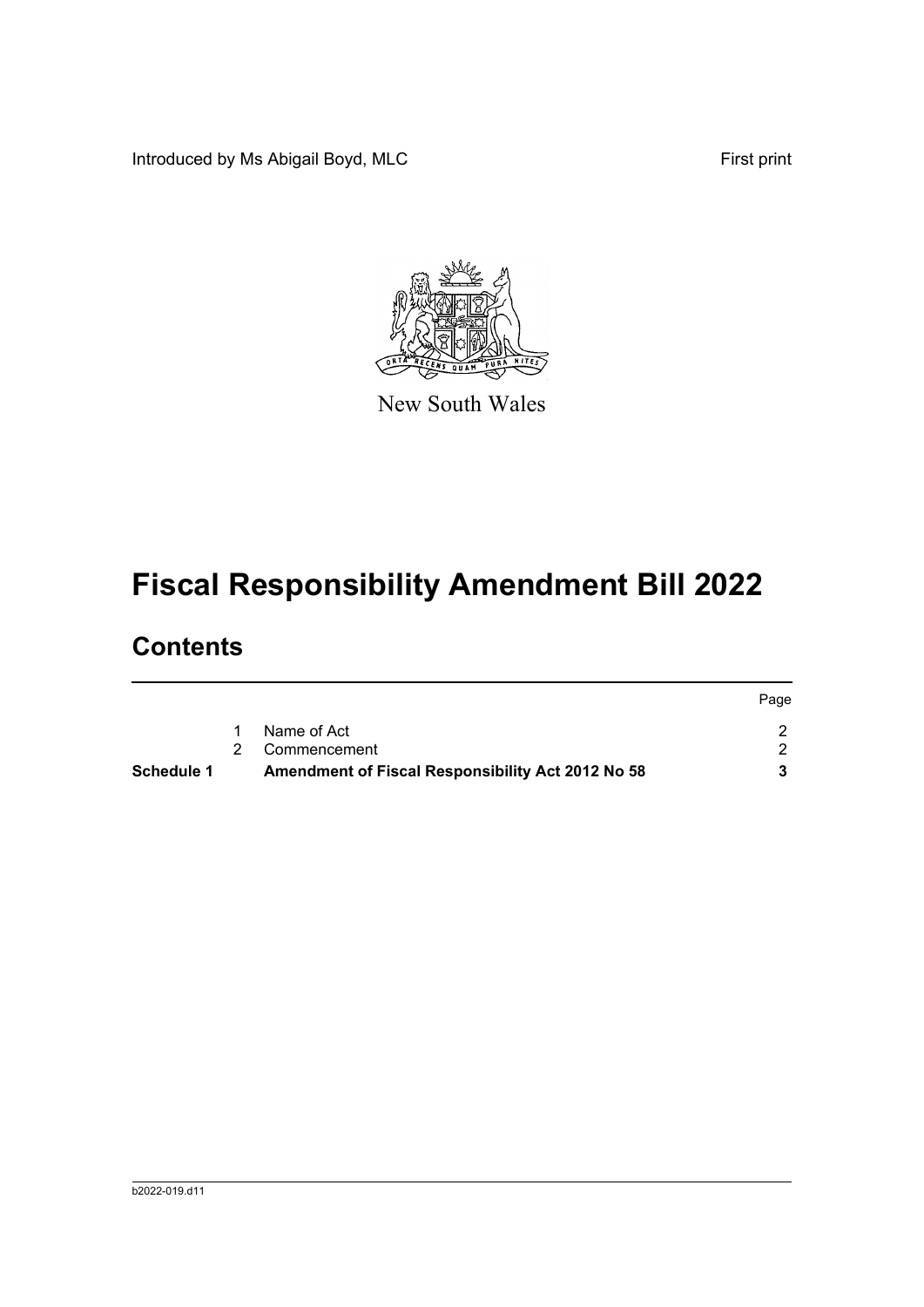

New South Wales

## **Fiscal Responsibility Amendment Bill 2022**

No , 2022

#### **A Bill for**

An Act to amend the *Fiscal Responsibility Act 2012* to make further provision about the principles of sound financial management in the conduct of fiscal policy and reporting requirements in relation to those principles; and for related purposes.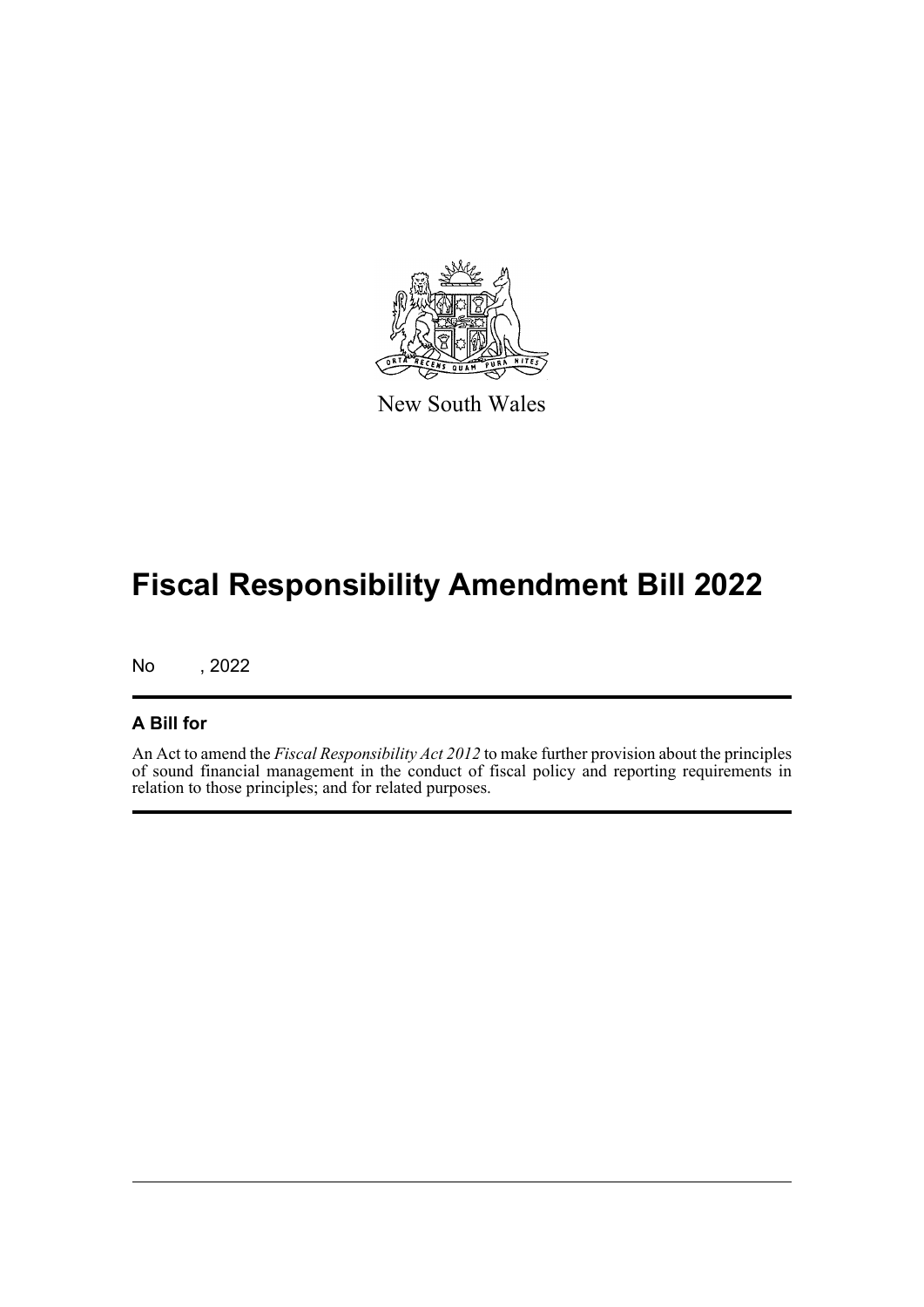<span id="page-4-0"></span>

| The Legislature of New South Wales enacts— |  |
|--------------------------------------------|--|
| Names of Ast                               |  |

<span id="page-4-1"></span>

|   | Name of Act                                                       |   |
|---|-------------------------------------------------------------------|---|
|   | This Act is the <i>Fiscal Responsibility Amendment Act 2022</i> . | 3 |
| 2 | <b>Commencement</b>                                               |   |
|   | This Act commences on the date of assent to this Act.             |   |

1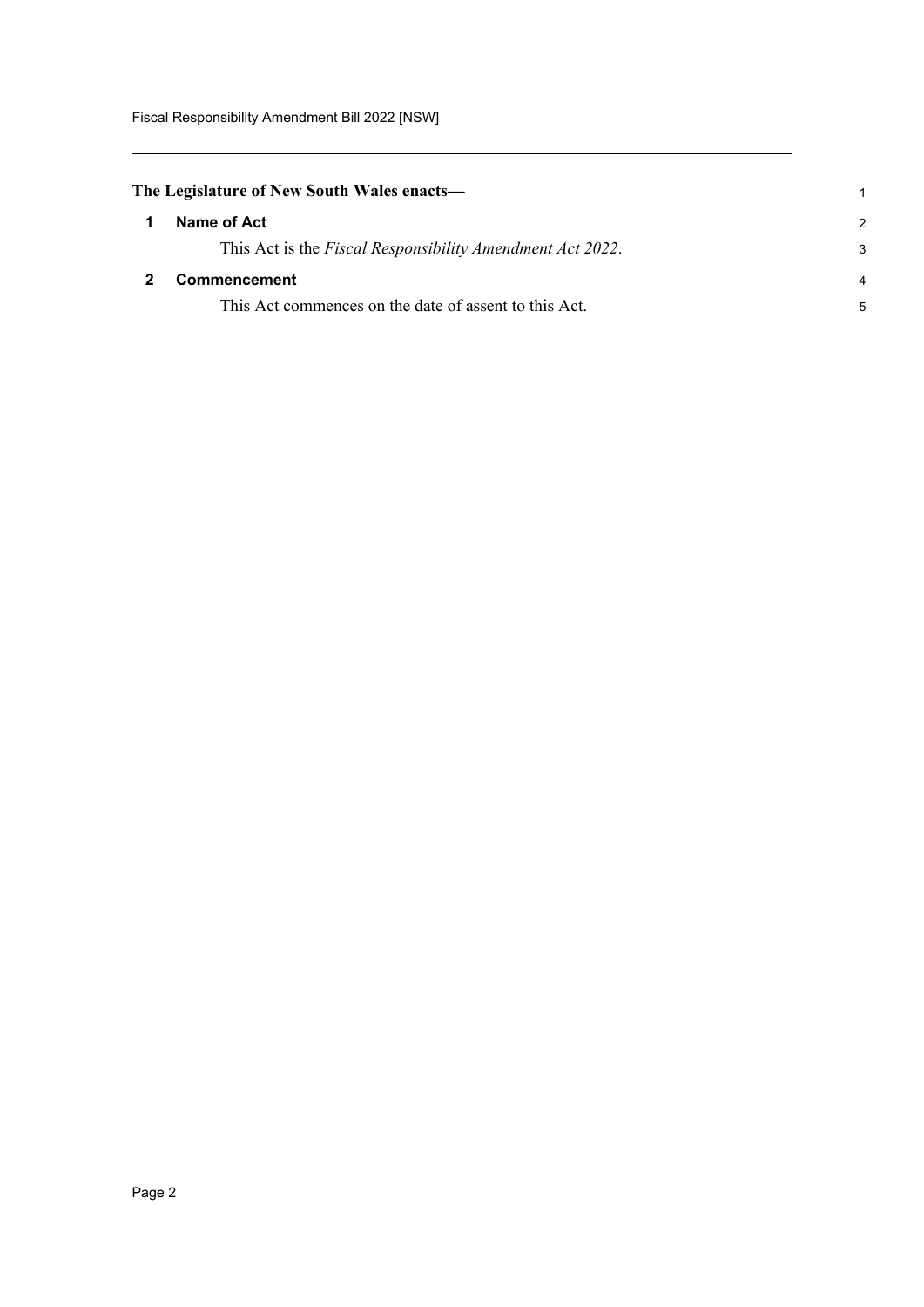<span id="page-5-0"></span>

|       | <b>Schedule 1</b>                      | 58     | <b>Amendment of Fiscal Responsibility Act 2012 No</b>                                                                                                                                                               | $\mathbf{1}$<br>$\overline{2}$ |  |
|-------|----------------------------------------|--------|---------------------------------------------------------------------------------------------------------------------------------------------------------------------------------------------------------------------|--------------------------------|--|
| [1]   | Section 3, heading                     |        |                                                                                                                                                                                                                     | 3                              |  |
|       |                                        |        | Omit "Object". Insert instead "Objects".                                                                                                                                                                            | 4                              |  |
| [2]   | <b>Section 3 Object of Act</b>         |        |                                                                                                                                                                                                                     | 5                              |  |
|       | Omit section $3(1)$ . Insert instead—  |        |                                                                                                                                                                                                                     | $\,6$                          |  |
|       | (1)<br>The objects of this Act are to- |        |                                                                                                                                                                                                                     |                                |  |
|       | (a)                                    |        | maintain the AAA credit rating of the State of New South Wales, and                                                                                                                                                 | $\overline{7}$<br>8            |  |
|       | (b)                                    |        | establish principles for sound financial management in the conduct of<br>fiscal policy, and                                                                                                                         | 9<br>10                        |  |
|       | (c)                                    |        | establish reporting requirements on the extent to which the<br>Government's fiscal policy is consistent with the principles referred to<br>in paragraph (b).                                                        | 11<br>12<br>13                 |  |
| $[3]$ | Section 3(2)                           |        |                                                                                                                                                                                                                     | 14                             |  |
|       |                                        |        | Omit "purpose of that object is". Insert instead "purposes of the objects are".                                                                                                                                     | 15                             |  |
| [4]   | Section $3(2)(d)$ and (e)              |        |                                                                                                                                                                                                                     | 16                             |  |
|       | Insert at the end of paragraph $(c)$ — |        |                                                                                                                                                                                                                     | 17                             |  |
|       |                                        | , and  |                                                                                                                                                                                                                     | 18                             |  |
|       | (d)                                    |        | to maintain essential public assets and services under public ownership<br>and control, enabling the State to meet the needs of current and future<br>generations without reliance on the private sector, and       | 19<br>20<br>21                 |  |
|       | (e)                                    |        | to increase the long-term economic, social, environmental and cultural<br>wellbeing of the State.                                                                                                                   | 22<br>23                       |  |
| [5]   |                                        |        | Section 7 Principles of sound financial management                                                                                                                                                                  | 24                             |  |
|       |                                        |        | Omit "funds the cost of its services." from section $7(4)(b)$ . Insert instead—                                                                                                                                     | 25                             |  |
|       |                                        | funds- |                                                                                                                                                                                                                     | 26                             |  |
|       |                                        | (i)    | the cost of the generation's services, and                                                                                                                                                                          | 27                             |  |
|       |                                        | (ii)   | the cost of repairing the social, environmental and cultural<br>damage caused by the current generation and previous<br>generations.                                                                                | 28<br>29<br>30                 |  |
| [6]   |                                        |        | Section 8 Budget reporting in relation to fiscal targets and principles                                                                                                                                             | 31                             |  |
|       | Insert after section $8(e)$ —          |        |                                                                                                                                                                                                                     | 32                             |  |
|       | (f)                                    |        | a report on the measures taken, and the effectiveness of those measures,<br>to ensure the long-term economic, social, environmental and cultural<br>wellbeing of the State, including in relation to the following— | 33<br>34<br>35                 |  |
|       |                                        | (i)    | the cost of living,                                                                                                                                                                                                 | 36                             |  |
|       |                                        | (ii)   | housing affordability,                                                                                                                                                                                              | 37                             |  |
|       |                                        | (iii)  | access to essential transport, health and education services,<br>particularly in regional and rural communities,                                                                                                    | 38<br>39                       |  |
|       |                                        | (iv)   | biodiversity and habitat loss or gain, including changes in the<br>number of extinct or threatened species,                                                                                                         | 40<br>41                       |  |
|       |                                        | (v)    | access to participation in cultural events,                                                                                                                                                                         | 42                             |  |